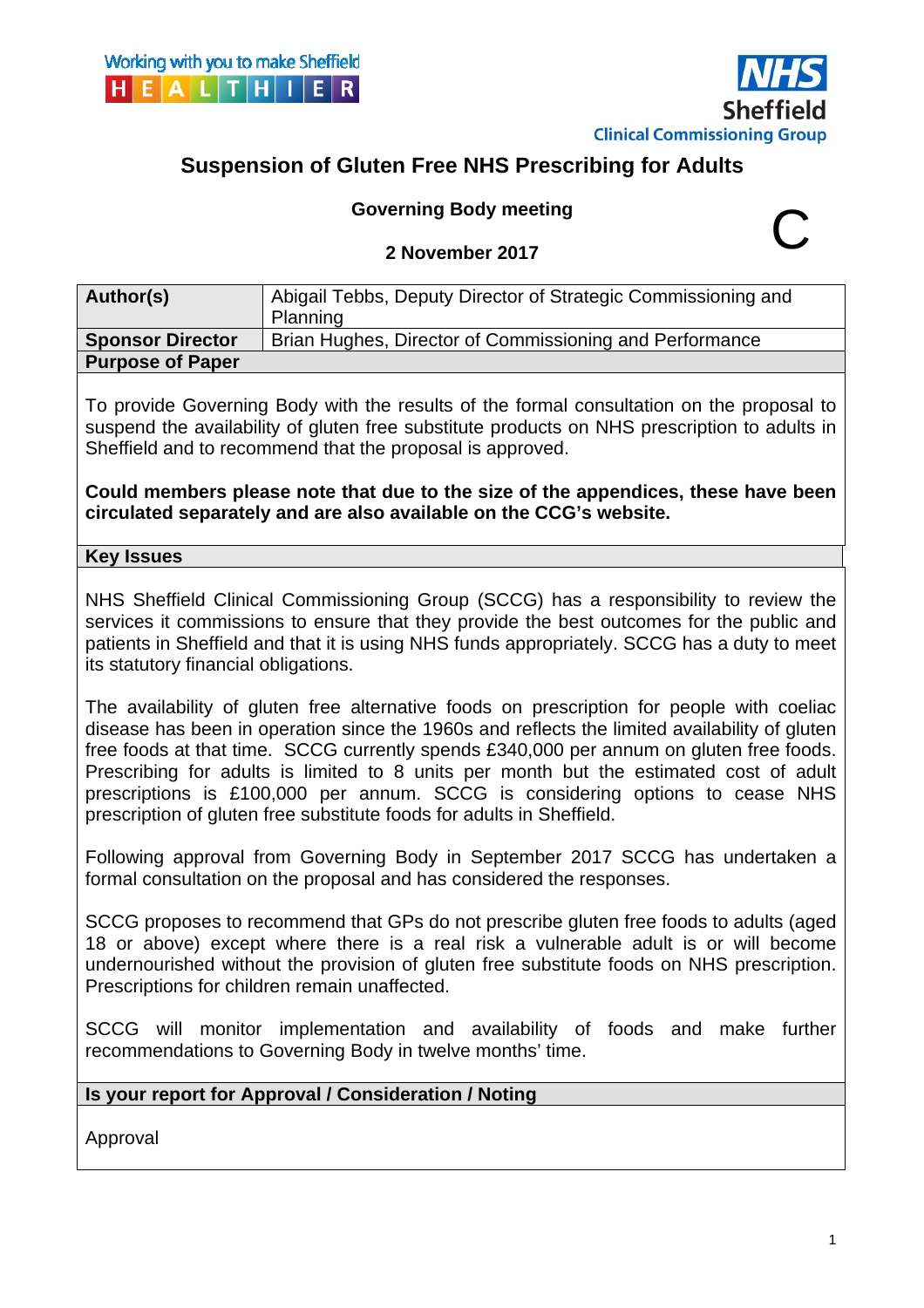# **Recommendations / Action Required by Governing Body**

The Governing Body is asked to approve the following recommendations:

- 1. The CCG will ask GP practices to stop prescribing gluten free products on NHS Prescription for adults (aged 18 or above).
- 2. Where a GP prescriber is sufficiently convinced that there is a genuine risk that a patient with a diagnosis of coeliac disease is, or will become undernourished, then the GP may prescribe 'NHS Drug Tariff listed' gluten free products for that individual alone. It is anticipated that this exceptionality will be very rare.
- 3. The CCG recommends that coeliac patients continue to follow a gluten free diet, with advice available through various patient support organisations, like Coeliac UK, on how to achieve an appropriate diet through natural and manufactured gluten free foods. This lifestyle management should help to reduce the risk of long-term complications associated with poor nutrition.
- 4. The CCG will undertake monitoring of the impact of the recommendations and a full review will be presented to Governing Body in 12 months for decision on future arrangements.

**Governing Body Assurance Framework** 

*Which of the CCG's objectives does this paper support?* 

To ensure there is a sustainable, affordable healthcare system in Sheffield.

**Are there any Resource Implications (including Financial, Staffing etc)?** 

As discussed in section 6, management and clinical time to completed the implementation of the project.

**Have you carried out an Equality Impact Assessment and is it attached?** 

*Please attach if completed. Please explain if not, why not*  Yes, attached

*Have you involved patients, carers and the public in the preparation of the report?* 

Yes, consultation has been undertaken as described in the report and appendices.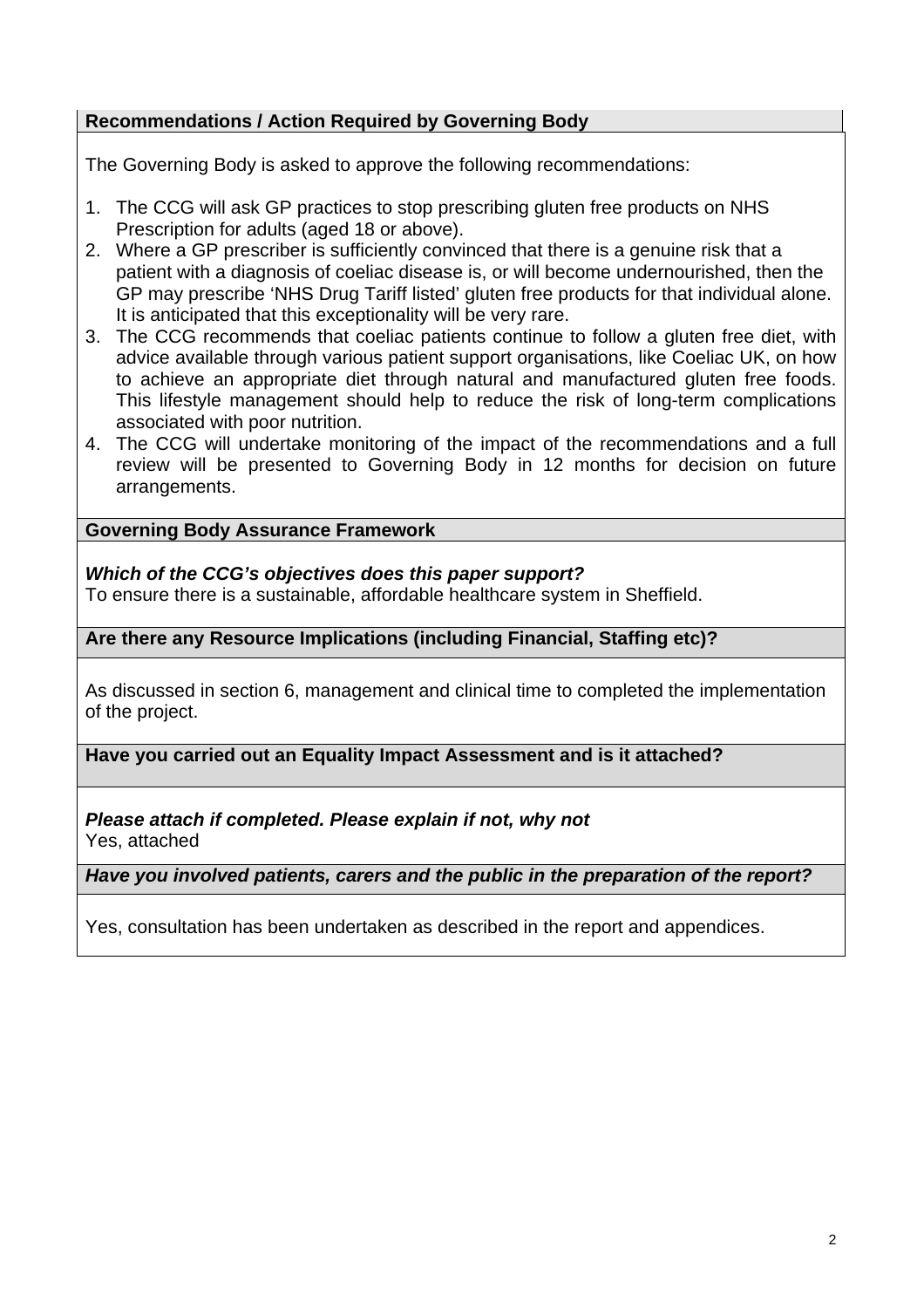

# **Suspension of Gluten Free NHS Prescribing for Adults**

## **Governing Body meeting**

#### **2 November 2017**

#### **1. Introduction**

NHS Sheffield Clinical Commissioning Group (SCCG) has a responsibility to review the services it commissions to ensure that they provide the best outcomes for the public and patients in Sheffield and that it is using NHS funds appropriately. SCCG has a duty to meet its statutory financial obligations.

In September 2017 Governing Body received a report setting out a number of options to improve the financial position in 2017/18. These included an option to suspend gluten free prescribing for adults in Sheffield. These options were only considered after a full review of other opportunities to deliver additional financial savings was exhausted. Consideration of these options reflects difficult decisions about the prioritisation of available resources within the local health system.

Governing Body approved a recommendation to move to public consultation on this proposal on gluten free prescribing and to receive final recommendations following the end of the consultation. The consultation has now ended and this paper presents the final recommendations on the proposal to Governing Body.

#### **2. Proposal to Cease Provision of Gluten Free Products for Adults on NHS Prescription**

Coeliac disease is an autoimmune disease caused by a reaction to gluten. Adherence to a gluten free diet remains the effective means of managing coeliac disease.

Many common foods are naturally gluten free, such as fresh fruit and vegetables, including potatoes, meat, chicken, fish, cheese, eggs, rice and lentils. But gluten is found in wheat, barley and rye, therefore products like flour, bread, pasta, biscuits and cakes typically contain gluten unless they have been manufactured to be gluten free. Eating manufactured gluten-free foods is not necessary for a healthy diet.

It is important to note that a number of people without a diagnosis of coeliac disease may choose to follow a gluten free diet. Availability of gluten free items on NHS prescription is only allowed for individuals with a clinical diagnosis of coeliac disease (established gluten sensitive enteropathy, with or without coexisting established wheat sensitivity).

Gluten free alternatives to a range of common foodstuffs (bread, pasta *etc.*) have been available on prescription to patients diagnosed with gluten sensitivity enteropathies since the late 1960s when the availability of gluten free foods was otherwise limited.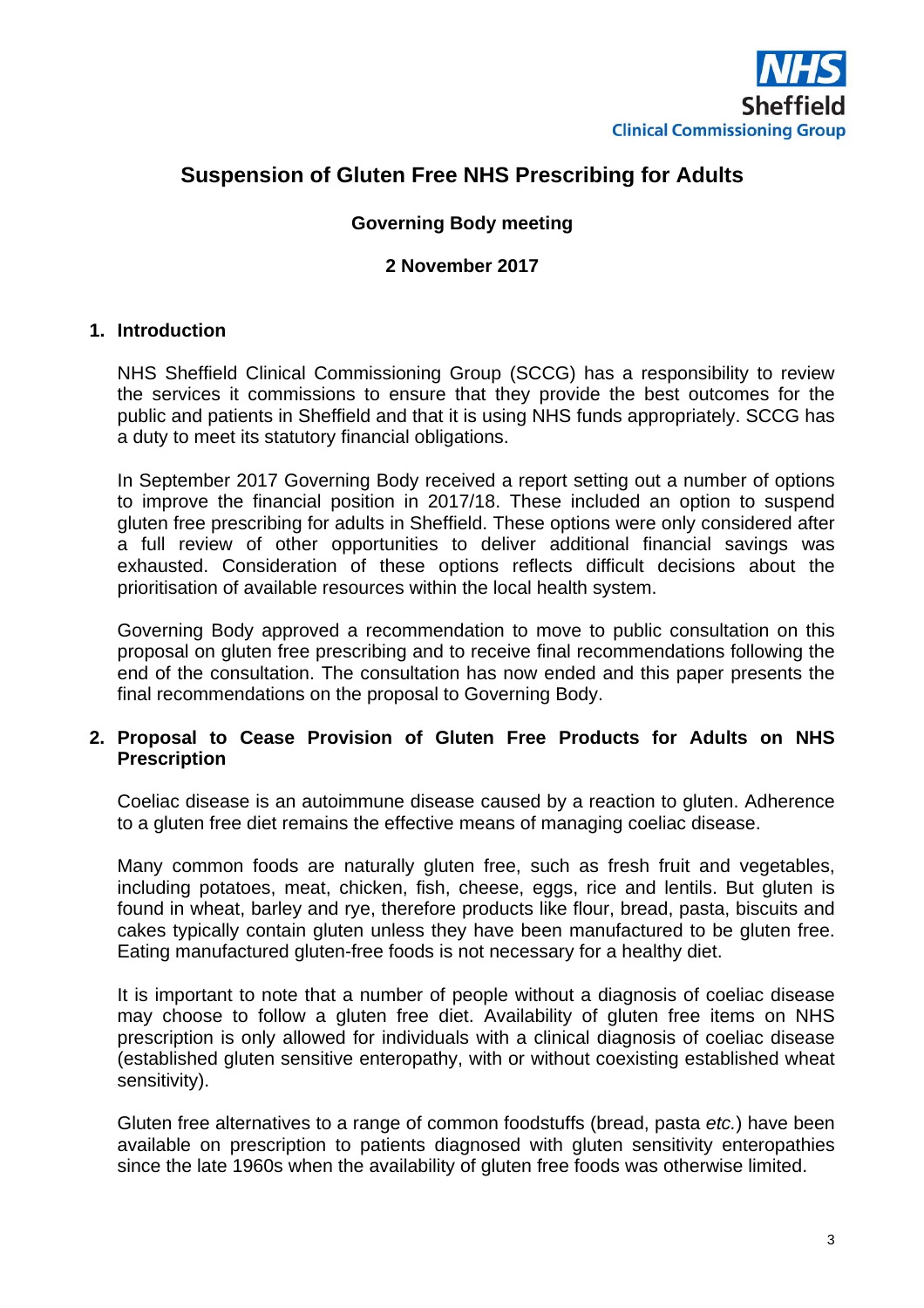In 2016/17 SCCG spent over £340k on the prescribing of gluten free products. Prescribing for adults is limited to 8 units per month but the estimated cost of adult prescriptions is £100,000 per annum. These food products are now widely available, with greatly improved choice and quality from retail outlets in all areas in the CCG plus the greater majority of supermarkets. Their price to the consumer has greatly reduced compared to the significantly higher price the NHS pays for similar products on prescription.

Following consideration of the options and formal consultation, the recommendation made to the Governing Body is that GPs do not prescribe gluten free products for adults on NHS prescription. Prescribing GPs will be able to apply discretion in exceptional but rare circumstances where they are sufficiently convinced that there is a genuine risk that a vulnerable individual is, or will become, undernourished if they do not prescribe gluten free products for that individual alone. The CCG recommends that coeliac patients continue to follow a gluten free diet.

### **3. Consultation Process**

The CCG has a legal duty to involve people in decisions about commissioning plans and service changes, especially those who may be affected by any proposed change. The CCG therefore conducted a formal public consultation to ensure that any decision to change was informed by a wide range of perspectives.

The consultation into proposed changes to prescribing guidelines for adults opened on September 8, 2017 to seek people's views and help inform the decision made by the Governing Body.

It was an opportunity for people to feedback their thoughts on the proposals, raise any concerns about the potential impact they might have and also put forward any suggestions. The consultation ran until Friday October 20 and a total of 376 responses were received.

#### **4. Key Findings from the Consultation**

There was a mixed response about the proposals. The majority of respondents believed that Gluten Free foods should continue to be prescribed, although this should possibly be limited to a certain amount of units of only bread and flour per month. A significant number of respondents were in favour of the proposals as they felt that food should not be prescribed by the NHS or funds would be better used elsewhere.

Full details of the consultation are presented in a report *'Prescribing of Gluten Free food for adults in Sheffield Consultation Report*' at appendix 1 to this report. A number of key themes were identified in the feedback to the consultation:

#### **4.1 Availability and Cost of Gluten Free Products**

People are significantly concerned about the effect these proposals may have on people with lower incomes, who are less likely to be able to adapt to a restricted diet due to limited finances, time and working conditions. It was also highlighted that there is an increasing use of food banks and that gluten free products cannot be guaranteed from this support. They believe that these changes will lead to either a lack of adherence to a gluten free diet or malnutrition in these individuals.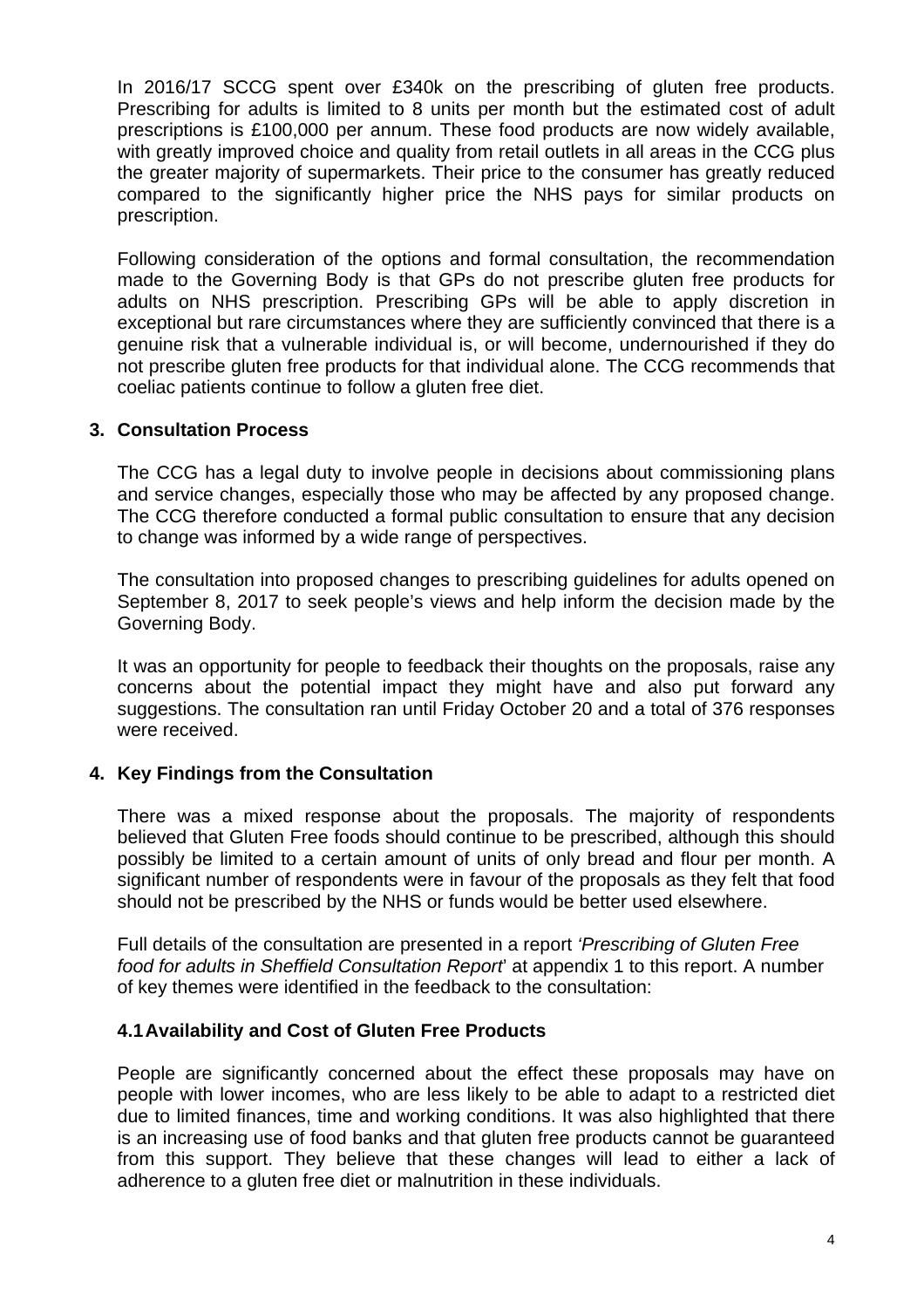Respondents raised concerns about the widespread availability of gluten free alternative foods and the cost of these foods when self-purchased. Some were concerned that current availability may reduce in the future.

- There has been an increased availability in gluten free products in shops, although these can still be limited in local shops and rural areas.
- Gluten free products in shops are much more expensive than gluten containing alternatives.
- People are significantly concerned about the effect on people with lower incomes and that these changes will lead to a lower adherence of a gluten free diet.

## **4.2. Health consequences and costs to the NHS of People Not Following a Gluten Free Diet**

Respondents raised concerns about the risk to health of people with coeliac disease failing to adhere to a gluten free diet and the costs this may place on the NHS in the longer term.

- There are serious potential health consequences for a person with Coeliac disease who does not adhere to a gluten free diet. These include malnutrition, anaemia, vitamin D and iron deficiency, stomach and bowel cancers, osteoporosis, ulcerative jejunitis, intestinal malignancy, functional hyposplenism and neurological gluten ataxia.
- Future cost to NHS, especially in light of limited savings announced.
- Coeliac disease is a serious, lifelong autoimmune condition that is not a result of lifestyle choices.
- A gluten free diet is the only treatment available to someone with Coeliac disease. The NHS does not spend anything on medication for people with Coeliac disease.

## **4.3 Equity for People with Coeliac Disease**

A number of respondents considered the changes to be unfair and discriminatory. Many highlighted that other long term conditions, including those as a result of lifestyle choices, still receive medication through prescription. Other responses highlighted that other dietary related conditions did not receive prescribed foods.

## **4.4 Changes to Diet**

Respondents highlighted that a gluten free diet does not require manufactured gluten free products and there are many alternatives, such as naturally gluten free foods. Some people believe there is an over reliance on gluten free products when there are better, healthier alternatives.

## **4.5 Alternative Supply Routes and Funding Mechanisms**

Several respondents cited changes or pilots taking place elsewhere which established different supply routes for gluten free products such as the Rotherham and Vale of York approaches.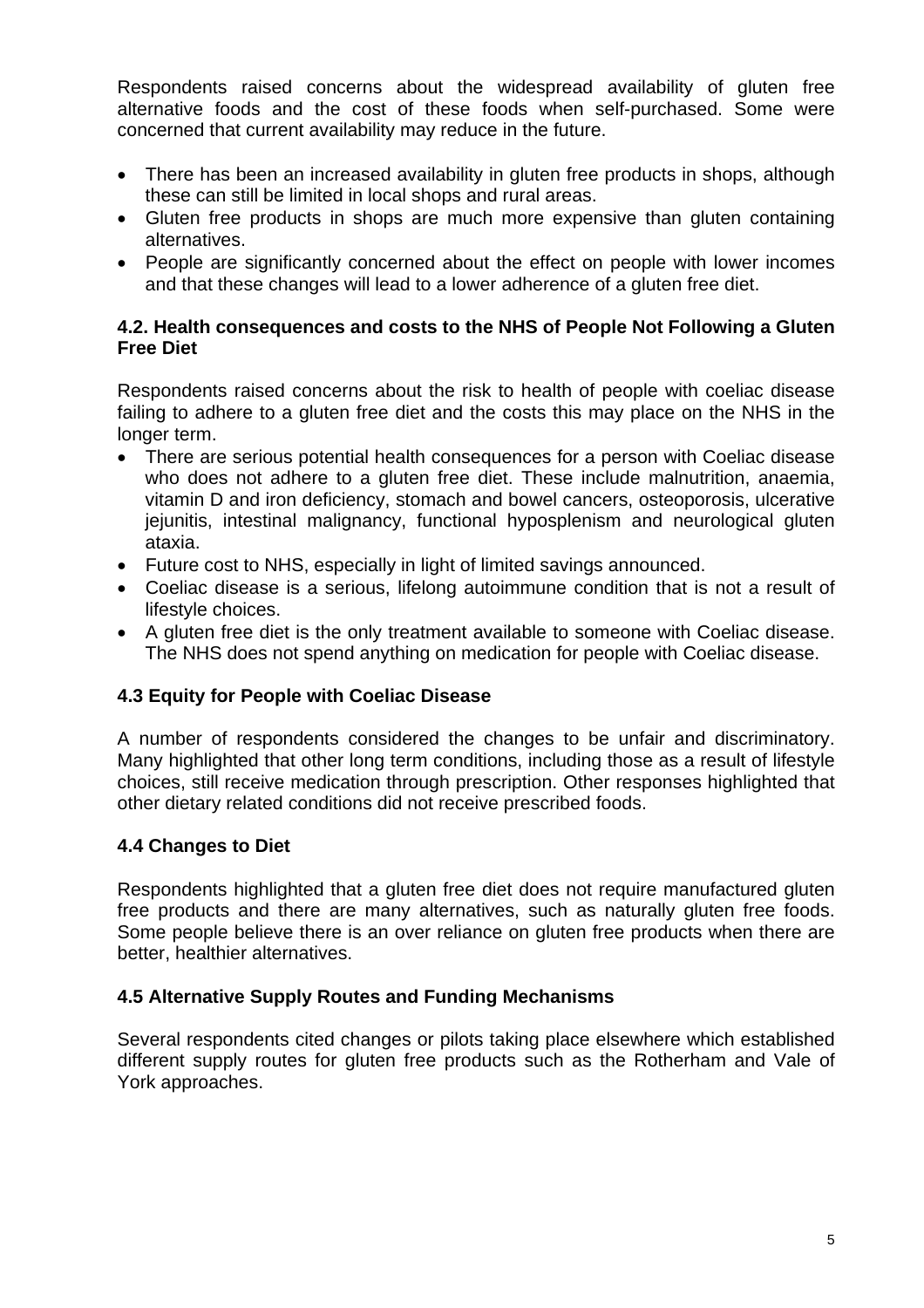# **4.6 Supporting People with Coeliac Disease to Better Manage Their Condition**

Respondents to the consultation were asked what could be done to better support people with coeliac disease to manage their condition; a number of suggestions were received:

- dietary advice and information including recipes
- regular reviews and monitoring
- voucher scheme
- access to a dietician
- shopping quide with a list of naturally gluten free products and
- monitor availability of gluten free products in shops, concern that availability is associated with fad diets and will decrease if demand drops.
- support groups and cookery classes
- consistent care for all people with Coeliac disease

### **5. Considerations Resulting from Consultation Responses**

SCCG has carefully considered the proposals made in the light of the responses to the consultation received and considers that these concerns are addressed as far as is reasonable by the recommendations made in this paper.

### **5.1 Availability and Cost of Gluten Free Products**

SCCG is assured, on the basis of local review, that there is wide availability of gluten free products across Sheffield, all national supermarkets and several discount supermarket chains now offer gluten free product ranges. SCCG notes that in some particular areas however, coverage may be poorer. Gluten free substitute products do cost more than own-brand gluten containing however, this cost differential is lower than previously reported and is substantially less than the cost of supplying products on prescription to the NHS.

SCCG believes that gluten free substitute ranges are general affordable however, it recognises that this may be harder for people on low incomes. The CCG recognises and is concerned about the nutritional status of vulnerable individuals. While purchasing food is determined by choice and necessity for the majority of the population, this is not as applicable to vulnerable individuals, where food products are typically chosen for them. Children are excluded from this recommendation and exceptionality has been included in the recommendations to protect vulnerable adult individuals at risk with GPs prescribing according to their clinical judgement.

SCCG will continue to review the cost and availability of gluten free products and will include findings in the report to Governing Body in 12 months.

#### **5.2 Health consequences and costs to the NHS of People Not Following a Gluten Free Diet**

Those diagnosed with established gluten sensitive enteropathies should adhere to a lifelong gluten free diet to avoid health complications. The National Institute for Health and Care Excellence (NICE) provides guidance to clinicians on the diagnosis and management of coeliac disease. Figures on patient adherence rates, based on a model from 2005 and quoted by NICE are: adult adherence rates of 65.7%, and 84% in children. No evidence has been identified that demonstrates a clear link between the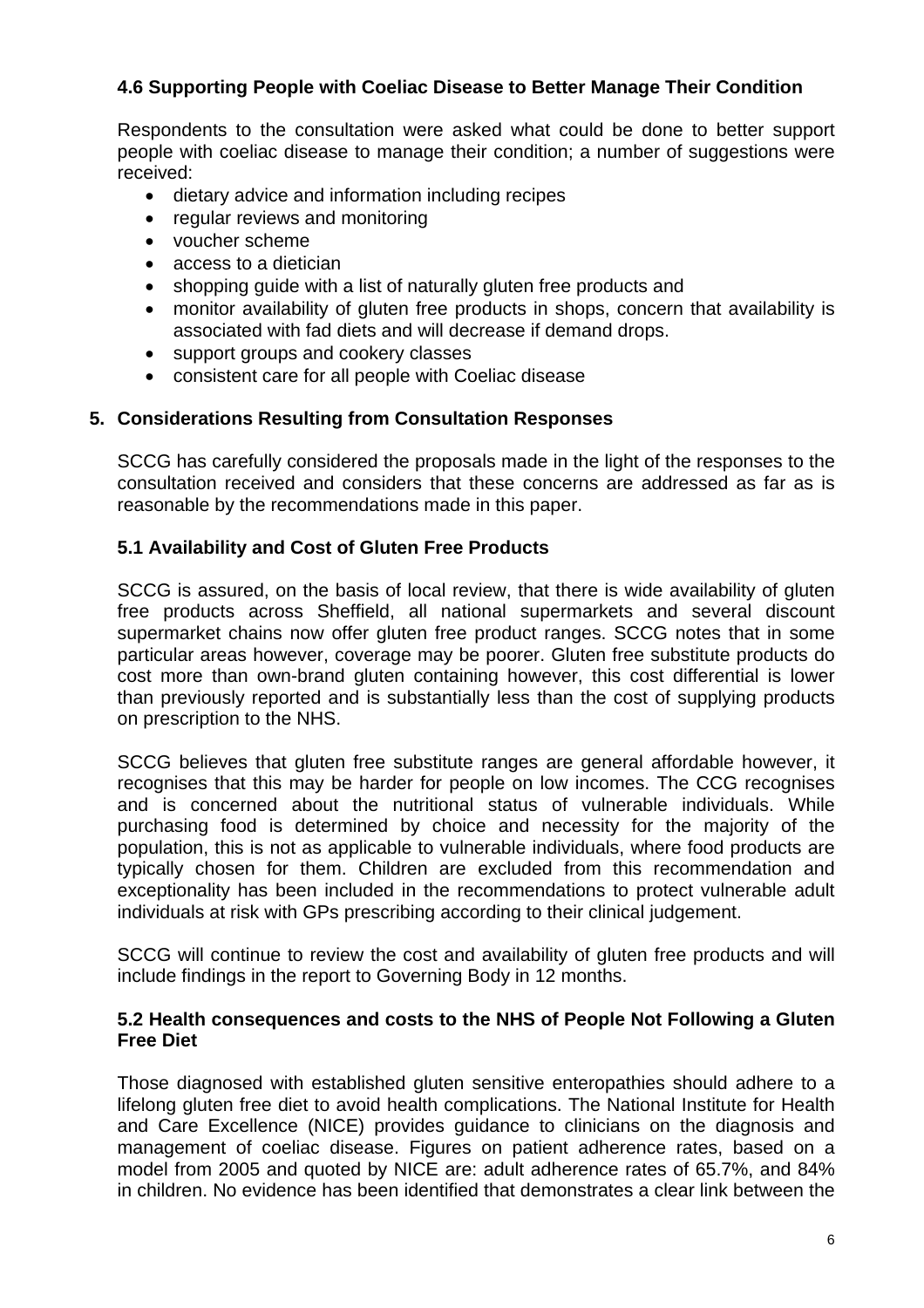availability of gluten free foods through prescription and increased adherence to gluten free diets among patients with gluten sensitivity enteropathies. Systematic reviews of this issue show that the existing evidence for factors associated with adherence to a gluten free diet is of variable quality and that options for the standardised evaluation of adherence remain unsatisfactory.

SCCG proposes as part of monitoring the impact of ceasing prescribing gluten free products for adults to monitor any impact to the health of patients. This will be done by using a cohort of GPs in the city to monitor rates of adherence and impact on health status, this will be reflected in the review and reported to Governing Body in 12 months.

## **5.3 Equity for People with Coeliac Disease**

As discussed above, SCCG has a responsibility to review the services it commissions to ensure that they provide the best outcomes for the public and patients in Sheffield and that it is using NHS funds appropriately. The CCG must make difficult decisions in order to deliver these responsibilities. Equality and quality impact assessments have been completed and are attached at appendix 2 and 3 to this paper.

GPs will always retain the clinical discretion to prescribe gluten free products adults where they believe that there is genuine risk that a patient with a diagnosis of coeliac disease is, or will become, undernourished,

# **5.4 Alternative Supply Routes and Funding Mechanisms**

A number of respondents asked SCCG to consider alternative routes to provision of gluten free products such as the Contractual arrangements in place in Rotherham or the voucher scheme pilot operated by Vale of York CCG.

Alternative supply or funding mechanisms have been considered by SCCG. The availability of gluten free substitute foods on prescription for adults in Sheffield is already limited to 8 units per month or bread, pasta and flour. While the alternative supply options may reduce cost of provision somewhat they generate their own transaction costs in maintaining a voucher scheme and in funding provision of products directly or through another provider. However, the difficult decision SCCG is considering is driven by an urgent requirement to make further financial savings and therefore cessation of provision is the only option considered for recommendation.

## **5.5 Supporting People with Coeliac Disease to Better Manage Their Condition**

SCCG notes the comments by respondents about improving availability of advice and information for people with coeliac disease. access to dietetic advice is in place across the City and as a result of recommendations SCCG will take a number of steps to ensure that people with coeliac disease and those newly diagnosed have access to a range of advice and support:

- Ensure patients are able to access suitable dietetic advice as required
- Develop a page on the CCG website containing useful information, clinically reviewed advice and guidance, contacts and links
- Provide advice and guidance to GPs to support the change in prescribing recommendations including how to access dietetic advice, to work with